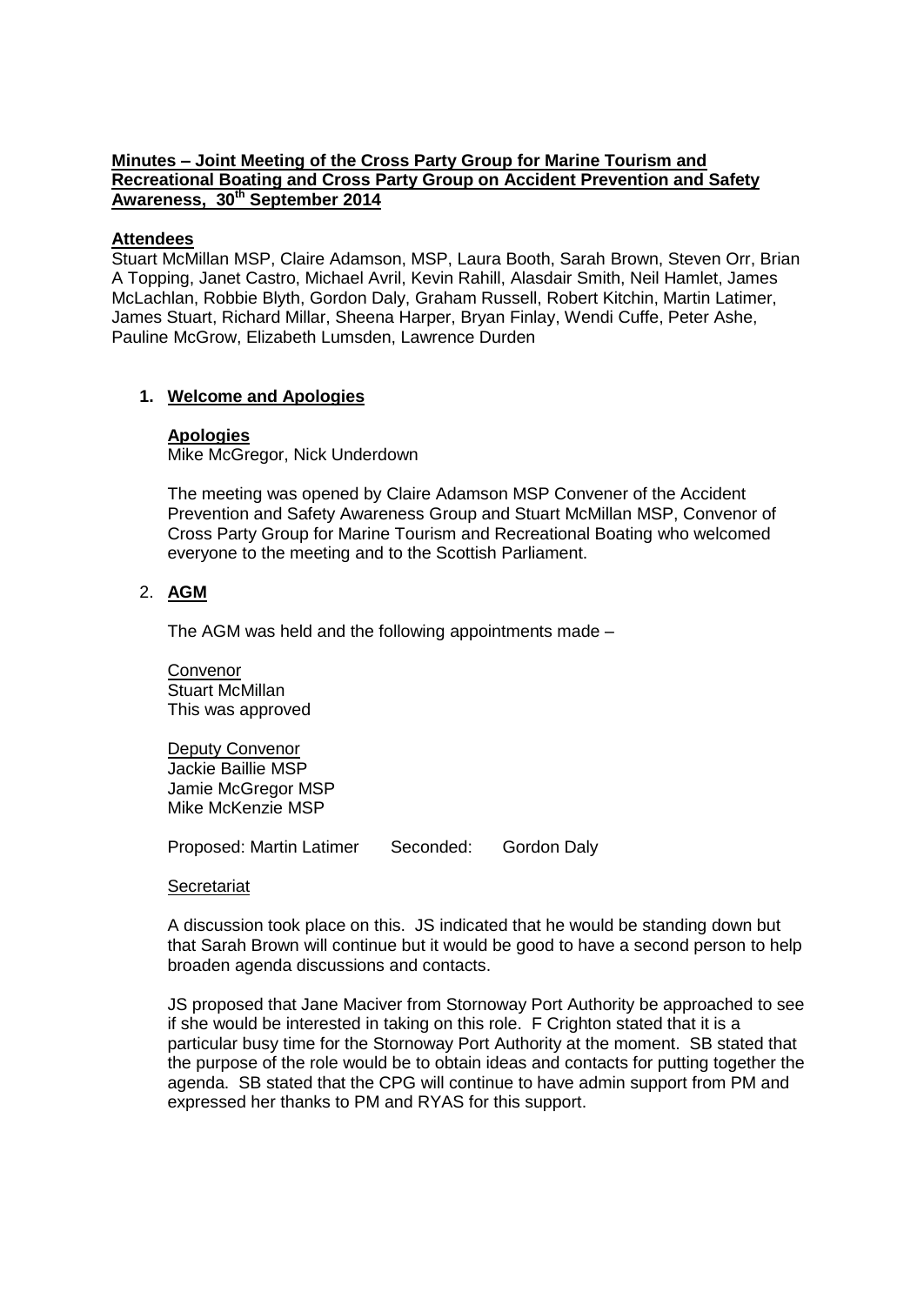# **3. Minutes and Action Points from last meeting**

These were approved as an accurate record.

**Proposed: James Stuart Seconded: Richard Millar**

**SMCM expressed his thanks to James Stuart for the substantial contribution he has made in his role as Chief Executive with RYA Scotland.**

#### **Action Points from Last Meeting**

**1. Joint CPG/Cross Party Group on Accident Prevention and Safety Awareness Meeting**

Agenda was circulated.

# **2. SMCM to circulate minutes from Cross Party Group on Accident Prevention and Safety Awareness**

SMCM reported that these have been circulated.

## **3. Suggestions to SMCM on youth groups that could be invited to CPG meeting for "focus on youth" agenda topic**

It was agreed that this be kept as an ongoing agenda item.

# **4. Marine Tourism Conference - March 2015**

This is covered under Item 7 on the agenda.

#### **5. UHI BA (Hons) Marine and Coastal Tourism Degree Development**

This will be covered at a later date.

**Video Conferencing – anyone who expresses an interest, please pass details to SMCM to be considered for meetings and to be discussed with the** SMCM explained that there is only one place that this can be conducted and that is in Committee Room 1. SMCM stated that he will continue to talk to MSPs.

#### **7. RYAS Boating Survey link to be circulated**

**This has been achieved.**

**8. Marine Climate Change Booklet link to be circulated**

**This has been circulated.**

**9. Marine Tourism Strategy to be sent for critique**

**JS reported that this will be circulated on 13th October.**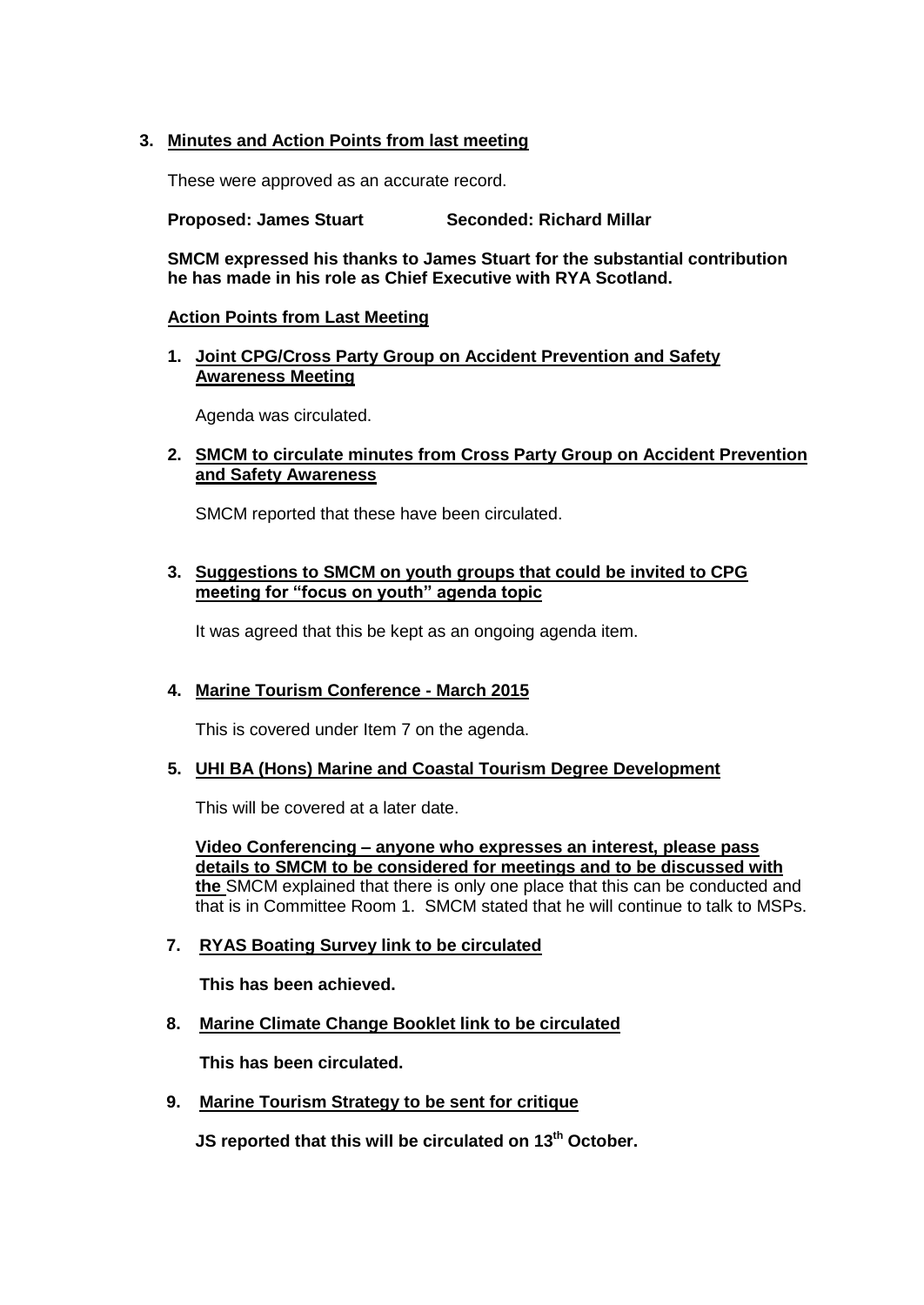# **10. Marine Bio-security Planning Guidance link to be circulated**

**This has been circulated.**

## **11. 2015 Meeting dates to be put together**

This requires to be arranged.

## **4. Presentation by RNLI - Michael Avril**

Michael Avril introduced himself as the RNLI Community Incident Reduction Manager for Scotland and North England and explained about his role and provided a presentation on the work of the RNLI. There then followed an opportunity for questions –

SMCM asked about the Respect for the Water Campaign. MA stated that this will be promoted by lifeboats, crews, education department.

MA stated that they are looking to have a "Respect the Water" Day and are looking to organise a launch next year.

SMCM asked if it is important to get messages across to children? MA stated that it is a longer term goal to make more people aware of the dangers and acknowledged that there is a huge untapped market. MA stated that they are working with Education Manager and are contacting schools in Edinburgh within 25 mile radius of Cramond Island and will provide opportunities to come out to speak.

SMCM asked about why new stations were opened in Stonehaven and Loch Ness? MA stated that due to numbers being rescued in these areas and due to storm damage the RNLI was asked to go in. MA stated that they have received requests to open new stations and they will look to see what resource they can provide.

JS stated that on national level there are 200 plus training centres and 140 clubs and we can tie into this process. There are also 10 sailing development groups which cover a slightly broader remit than sailing which would provide a broader boating network. JS will discuss this further offline with MA.

FC stated that Stornoway Port Authority are involved with the RNLI and they are looking at incidents and looking to incorporate smart phone technology. FC asked whose core responsibility it is for signage on beaches/rivers at danger points. MA explained that the Lifeguard Department have a look at different beaches, public rescue equipment and will conduct risk assessments and will report back to Councils. The Council would then make the decision based on recommendations. He stated that this this does not fall under the responsibility of the RNLI.

A discussion took place on whose jurisdiction it is. SMCM stated that this may be an area for COSLA to look at. SMCM explained that he sits on the regeneration group and he could raise this.

ML asked that we require to exercise caution when dealing with signage as caution/advisory. ML suggested that marinas could produce a handbook. ML stated that Aileen Monk from BMF Scotland can also put articles in through marinas.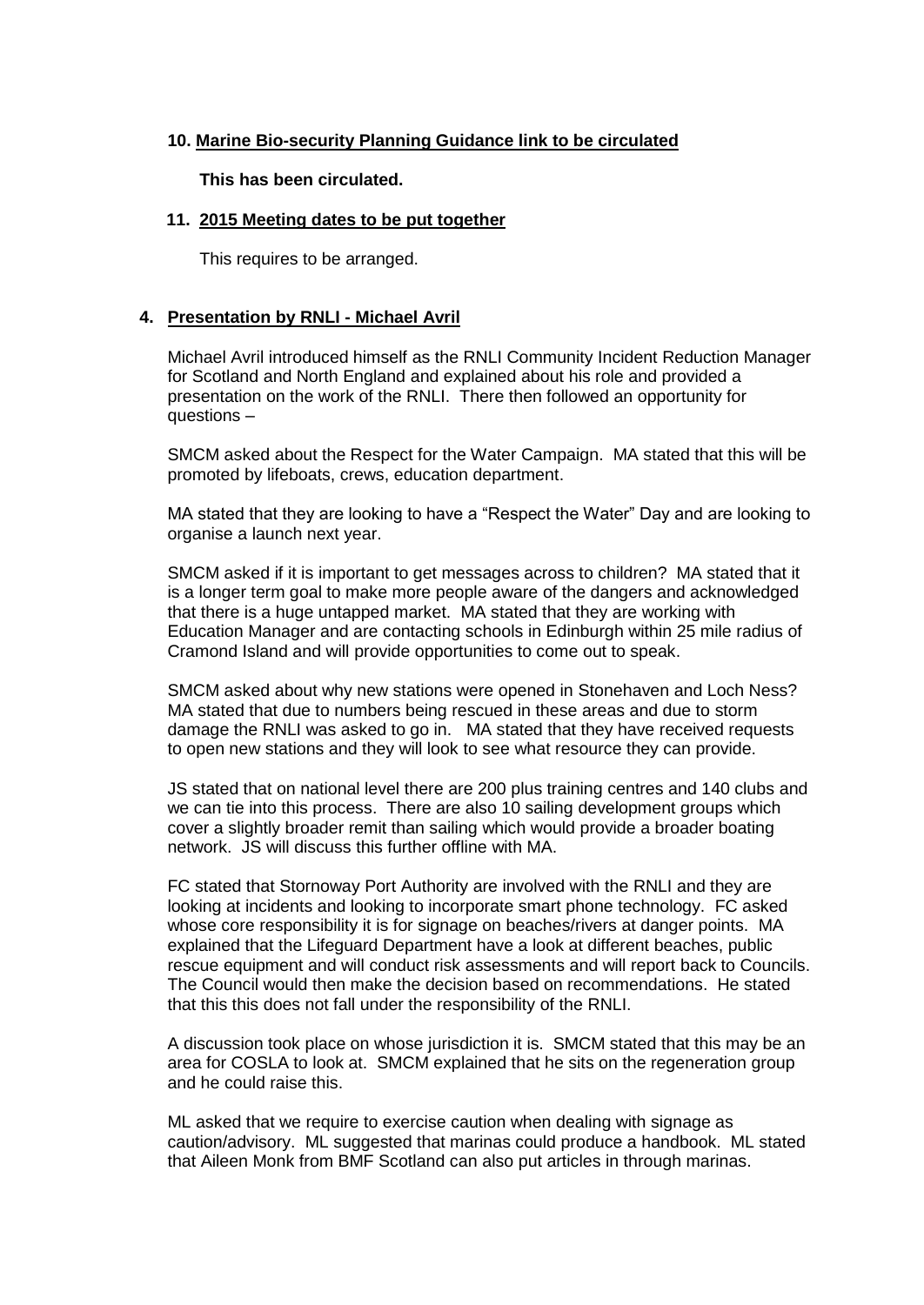RB suggested that we involve SEPA, "designated bathing areas". The Access Code also stipulates that you require to take responsibility for your own actions. He further explained that rescue aids signage needs to be checked continually. The landowner/operator and the public all hold responsibility for this.

BT stated that education is important. The signage at the shore can be an issue especially if English is not the first language of the viewer.

MA stated that the RNLI signage is pictorial rather than wording. He also explained that in some areas if someone enquires via text message then if English is not their first language then they would get a response in their own language.

FC suggested putting a grid reference on the sign so that they can locate exact point of location. MA explained that every sign has a unique code and that the difficulty with the grid reference is that the latitude and longitude can easily be transposed. This code alleviates this problem by providing the exact position.

AS from Forth Ports stated that there have been incidents with small craft/yachts and they do not always get recorded within their reporting system. Marine report forms/accident reports are completed by MAIB but the Port Authority would also do the accident investigation. AS asked that this data is fed back to the RNLI.

SMCM expressed his thanks to Michael Avril for his very useful presentation.

#### **5. Marine Recreation and Tourism Data Collection Project Update – Sarah Brown**

SB provided an update on Data Collection for Marine Tourism and reported that the following actions had taken place – (Please also find attached presentation)

- SB introduced the company that has been awarded the contract LUC (Land Use Consultants). The project team includes Heriot Watt University and Aquatera. LUC also have extensive experience in both land and marine based projects. It was a competitive tender process. They are all water sports enthusiasts.
- SB expressed her thanks very much to James Stuart and stated that without his enthusiasm a lot of what has achieved would not have taken place.
- SB also gave her thanks to BMF, Sail Scotland, Crown Estate, Scottish Canals, WHAM and Visit Scotland.
- $\bullet$
- There is to be a phased approach with Pentland Firth as the case study and followed by data collection in the rest of Scotland.
- The emphasis will be on the quality of the data collected.

## **SB provided an outline of data work –**

- Spatial Information GIS layers for National Marine Plan.
- Participation how many, in what, where?
- Average spend and impact on economy
- Significant gaps in provision

# **SB outlined the project timeline and the following timeframes –**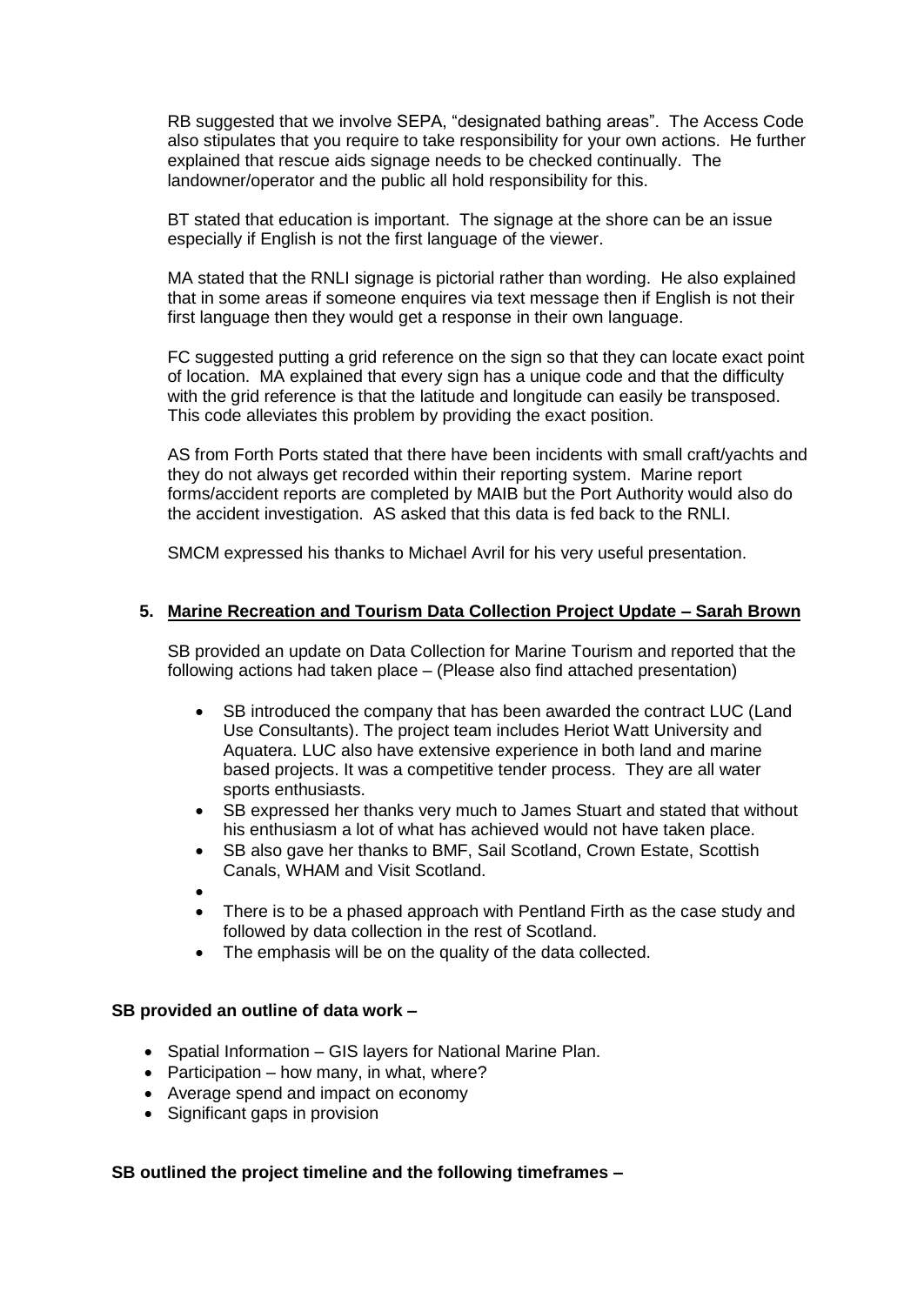| 1. What are we asking<br>2. Data mining<br>3. Data collection<br>4. Web Tool | To be achieved by 2014<br>2014<br>2015, Pentland and then rest of Scotland<br>2015 |
|------------------------------------------------------------------------------|------------------------------------------------------------------------------------|
| 5. Analysis and Reporting                                                    | 2015                                                                               |
|                                                                              |                                                                                    |

SB provided information on Spatial Information maps and Cruising Routes Atlas AIS data.

# **Key Documents**

SB reported that the key documents will inform the process–

Scottish Enterprise, 2010, Sailing Tourism Scottish Natural Heritage, 2007, Marine and Coastal Recreation BMF/Partnership (Arkenfold) Participation Data, ongoing RYA, 2008, Cruising Routes Atlas Scottish Canals, Demand surveys, 2008

There then followed an opportunity for questions –

SMCM gave welcomed to Steven Orr from Land Use Consultants to the meeting.

SMCM explained that the CPG identified a gap in data provision some time ago and stated that there has been a lot of generosity from the various agencies to make this work. This is an example of what a Cross Party Group can achieve. SMCM gave his congratulations and well done to all involved and stated that he was looking forward to the final outcome. This piece of work will have a huge impact with public agencies.

JS stated that there are some inherent challenges however the information gathered will feed the National Marine Plan and can help us deliver aspects of the Marine Tourism Strategy.

# **6. Marine Tourism Conference**

JS reported that SB/JS have reviewed the programme. The conference will build on discussions that took place following the first event that was held in 2013. The Marine Tourism Strategy is going out for consultation on  $10<sup>th</sup>$  October for critique. We consider the topic for the conference to be "The Customer Journey" with max of 100 attendees.

- The target audience will be local authorities, government agencies and port authorities
- Discussion will take place on finalising the times for all the discussion groups and finalising the agenda.

A discussion took place on the funds required to run the conference. JS explained that we require £6K for food and PA system and to put in a level of project management. A date also requires to be set. JS confirmed that RYAS will be able to contribute £500. SB stated that Firth of Clyde Forum can offer in-kind support and some of SB's time. The Data Project would also need to be on the agenda.

**Action:** SMCM will come back with a date for the conference. It was also agreed that we should write out to the CPG members to see if we can pull together resource to make this happen.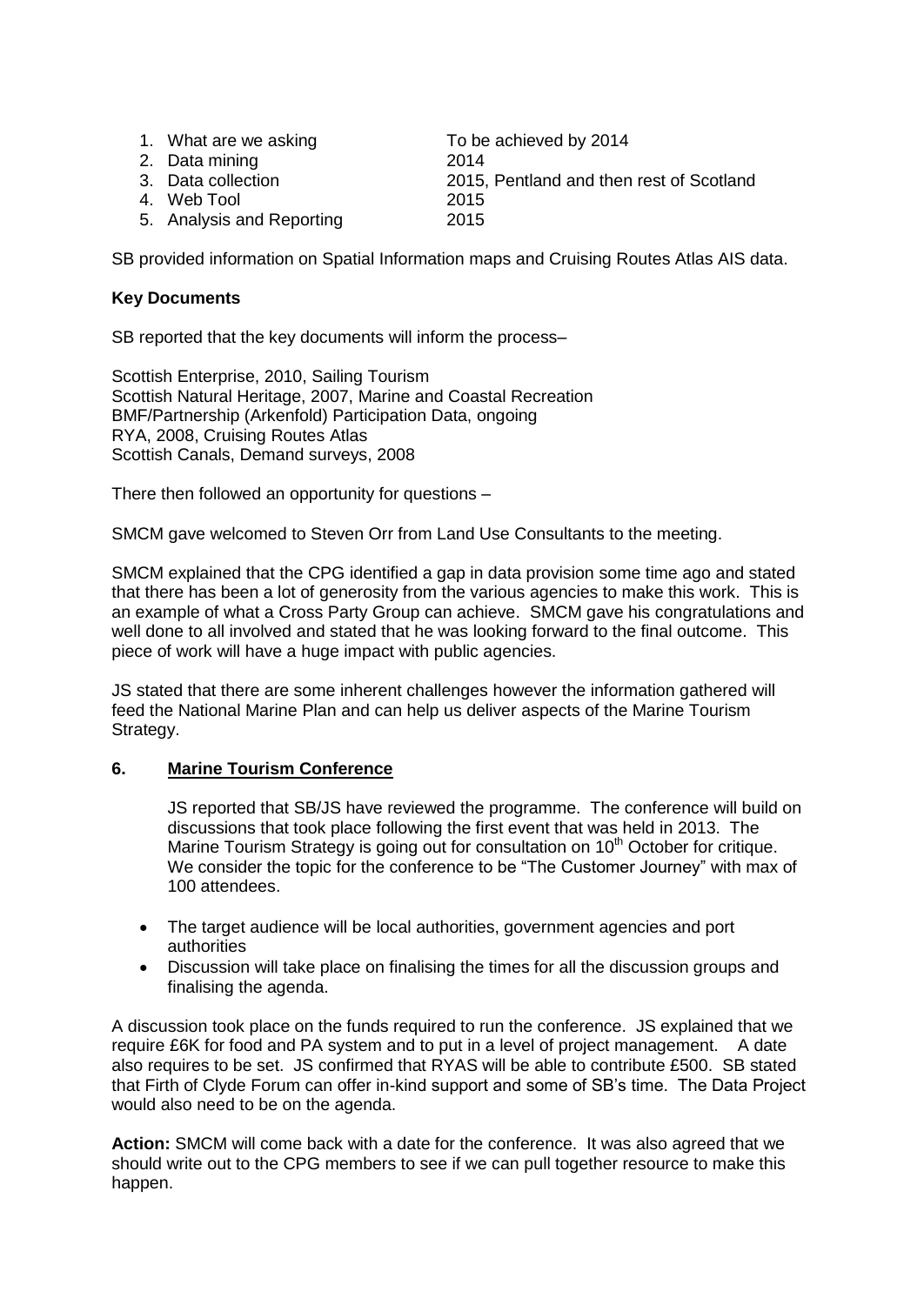RM stated that he will discuss with Scottish Canals to see if they are able to support.

SMCM stated that the agenda looks good and has a different target audience from previous symposium.

JS stated that he will initiate discussions with Highland and Islands Enterprise and also Visit Scotland.

JS also asked SMCM if he could approach ministers to see if they would be able to attend. SMCM stated that he would require a steer as to who should be invited. JS suggested Fergus Ewing.

It was agreed that 4 workshops would be held at the conference each focussing on a case study. This would them form part of an action plan.

SMCM asked whether it would be worthwhile to cover safety as part of the conference programme. JS stated that he was not sure whether this would be relevant.

RM asked how can we engage MSPs to attend and whether it may be worthwhile having an event taking place over lunchtime. SMCM stated that they could do the photo call on the Thursday prior to the conference. CA stated that there is an events area outwith the Chambers and this could also include the safety element. ROSPA could also assist with this.

#### **7. Round Table Updates/Events/AOCB**

#### Coastal Communities Fund

SB reported that the Coastal Communities Fund has approximately £16 million to be given out in this final round (application window now closed). SB further explained that the fund faces an uncertain future but would bring an update as soon as it was available, possibly after the Westminster elections. All the funds require to be spent by the end of 2017.

SB asked that people pass on to anyone who has been awarded funding that if they are not going to meet their targets, they must inform the Coastal Communities Fund as then the money can be surrendered and reallocated.

SMCM asked when is the closing date for applications? SB stated that it is now closed.

#### Marine Protected Areas

GR stated that we now have a network of Marine Protected areas and there is good discussion taking place with SNH and Clyde Cruising Club and information will go into sailing directions. We require to have a look at how this will be publicised.

#### Commonwealth Flotilla

GR stated that he was bowled over by the large numbers of spectators. It was an extremely worthwhile event.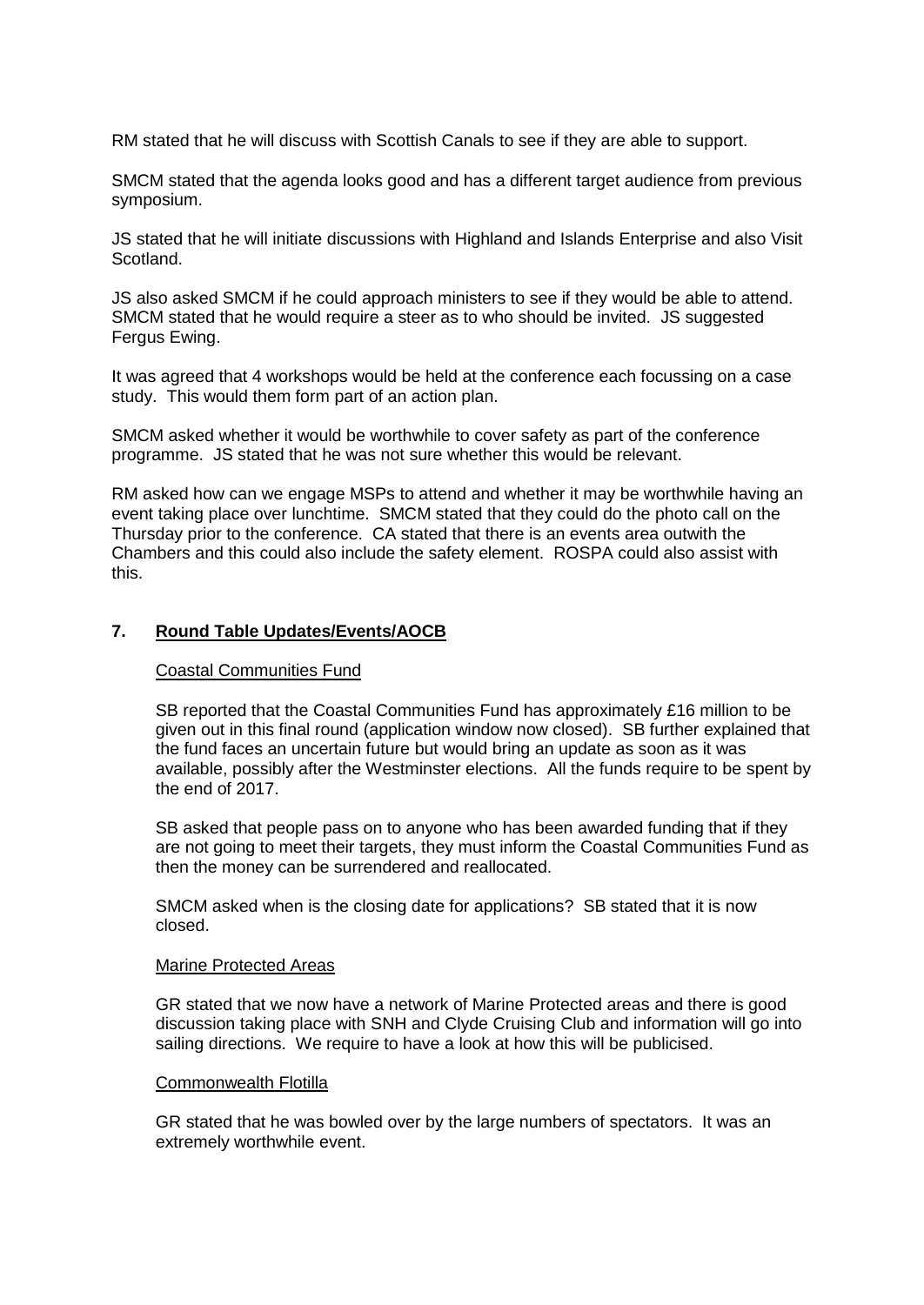JS stated that they were absolutely delighted with the huge numbers of participants that turned out for the event. There were 2 feeder events with 100 people taking part. There were 1500 people in attendance at the ceilidh on the Friday evening. There were 500 guests between the 3 passenger boats on the Flotilla. 280 boats took part in the Flotilla. We also had a royal visit. We were stunned by the sheer volume of spectators, the official total spectators were 11,000 but unofficial figure was in region of 100,000 watching on the day.

JS stated that we now require to look at what happens next -

- 1. Challenge perception of boating, look to use the Clyde more.
- 2. Showcase the possibilities.
- 3. Start partnerships.

RYAS also worked with a number of partners including Glasgow Life, Inverclyde Council, Scottish Canals.

We are looking to assist with an event in 2018 in Dundee. We want to have some lasting legacy from this event.

SB encouraged members of the CPG to nominate the Commonwealth Flotilla for the sporting event of the year. <http://www.sundaymailsportsawards.co.uk/> (now closed)

SMCM stated that the Flotilla was an outstanding success. It was stunning to see the number of spectators and gave his congratulations to all who made the event such a success.

JS stated that it was a colossal piece of work and without a whole host of partnerships, this event would not have taken place. We had over 100 volunteers and received a quarter of a million of value in kind. JS gave this thanks to all who were involved.

#### Devolved Powers – Scottish Parliament

JS stated that we should give thought to the ambitions for devolved powers to the Scottish Parliament in relation to marine tourism impacts.

#### **Scottish Canals**

- RM reported that there is a new marina at Ratho.
- Bowling has also been upgraded.
- There have been 750, 000 visitors to the Kelpies since they opened.
- The transits of the Forth and Clyde have increased by 30%.
- The World Canal Conference is taking place in Inverness in 2016. There will be delegates attending this from across the world.GD reported that this is a worthwhile exercise, a lot of publicity for the city.